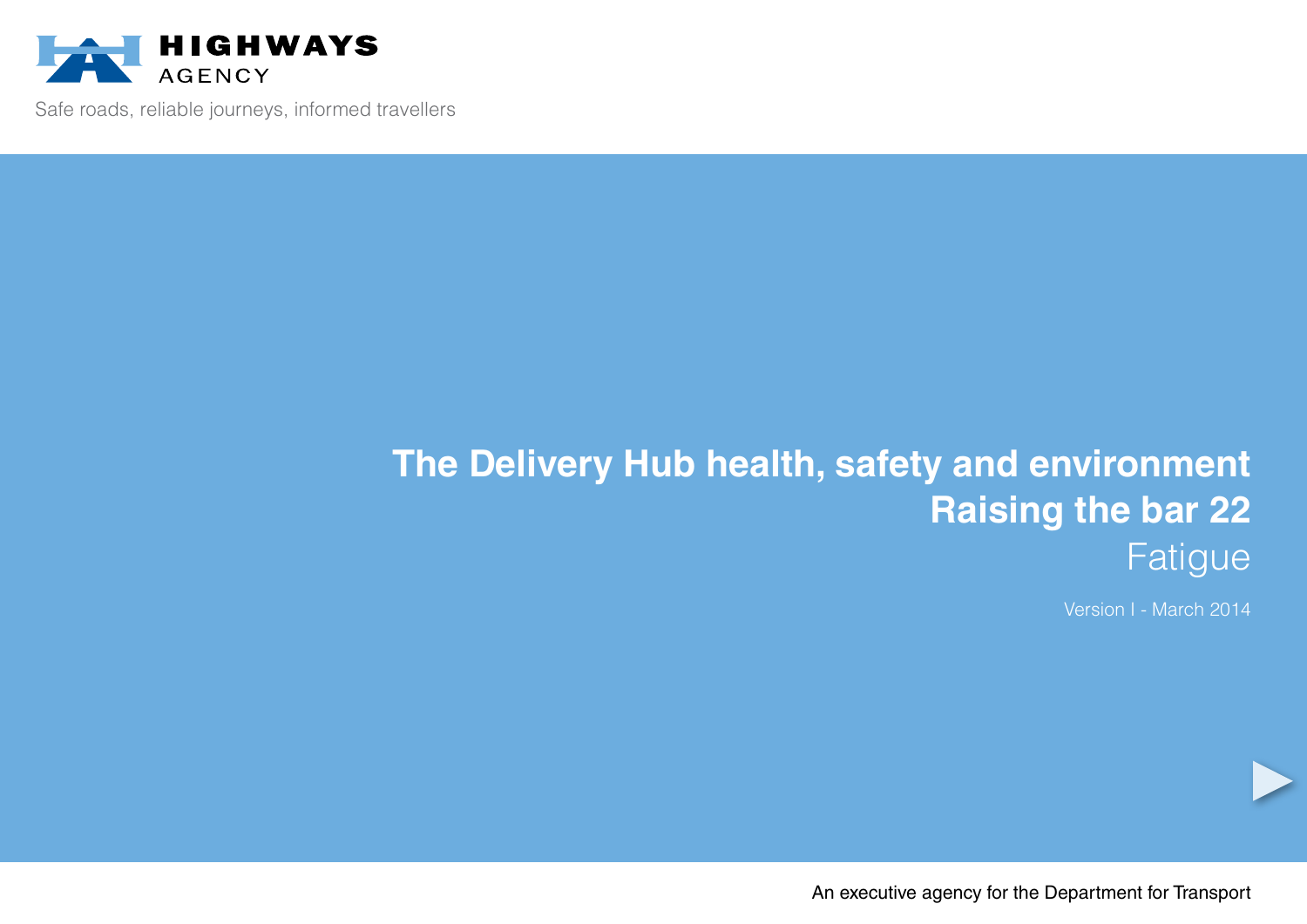## $Contents$

| <b>Objective</b>                                          | Page 3  |
|-----------------------------------------------------------|---------|
| <b>Background</b>                                         | Page 3  |
| <b>Desirable</b>                                          | Page 8  |
| <b>Legislation/guidance</b>                               | Page 8  |
| <b>Additional information</b>                             | Page 8  |
| <b>Appendix 1: Extension of hour risk assessment</b>      | Page 9  |
| <b>Appendix 2: Health and Safety Executive calculator</b> | Page 10 |
| <b>Appendix 3: Case studies</b>                           | Page 11 |

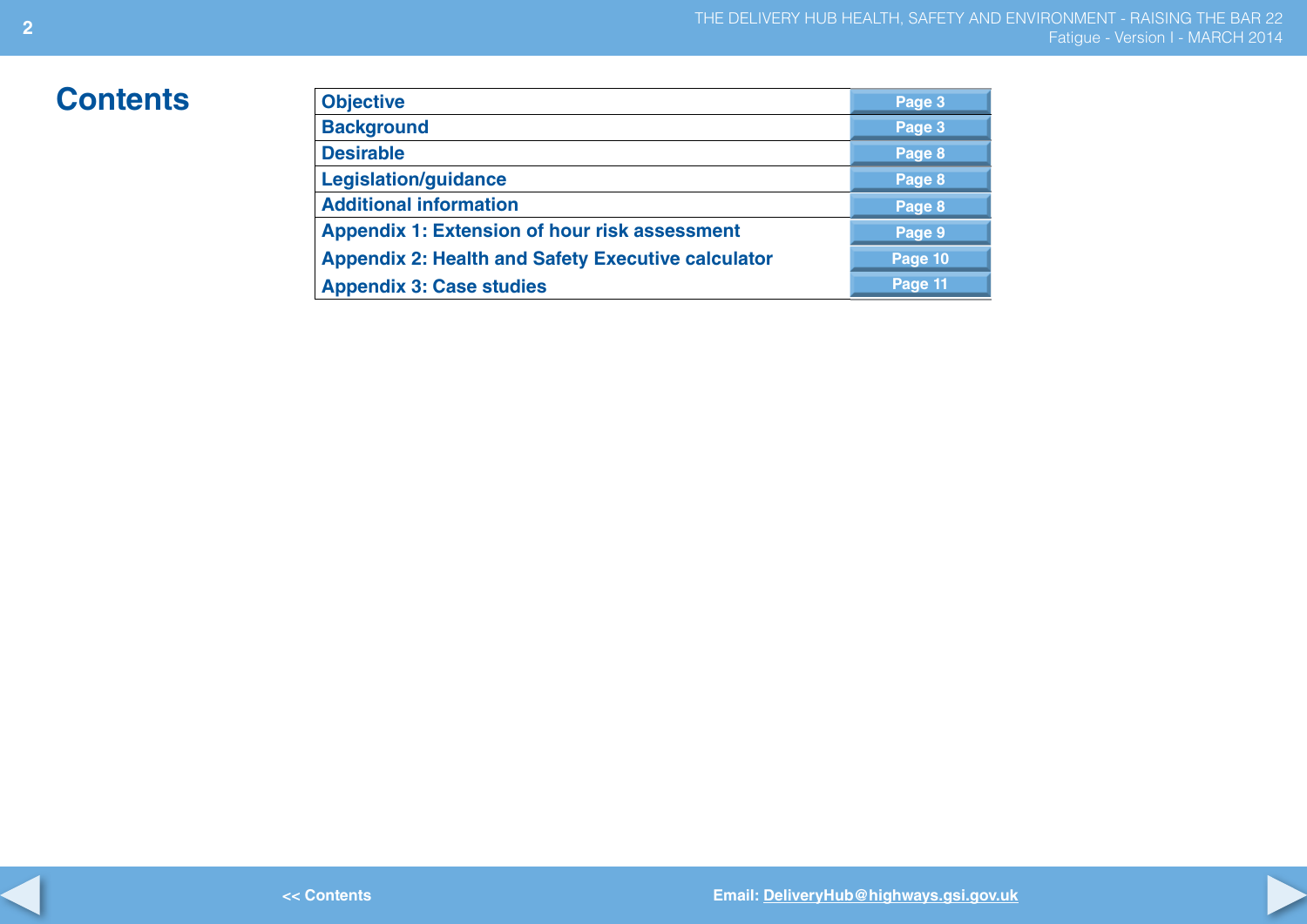## **Objective**

This raising the bar guidance aims to provide best practice on managing fatigue in the workplace.

## **Background**

This area was chosen as a raising the bar topic as the major projects delivery programme requires shift work and the existing maintenance environment also run shift work which has the potential to result in fatigue if not correctly managed.

Poorly designed shift-working arrangements and long working hours that do not balance the demands of work with time for rest and recovery can result in fatigue, accidents, injuries and ill health.

Fatigue refers to the issues that arise from excessive working time or poorly designed shift patterns. It is generally considered to be a decline in mental and/or physical performance that results from prolonged exertion, sleep loss and/or disruption of the internal clock. It is also related to workload; in that workers are more easily fatigued if their work is machine-paced, complex or monotonous.

Fatigue results in slower reactions, reduced ability to process information, memory lapses, absent-mindedness, decreased awareness, lack of attention, underestimation of risk, reduced coordination etc. Fatigue can lead to errors and accidents, ill-health and injury, and reduced productivity. It is often a root cause of major accidents eg Herald of Free Enterprise, Chernobyl, Texas City, Clapham Junction, Challenger and Exxon Valdez. Fatigue has also been implicated in 20 per cent of accidents on major roads and is said to cost the UK £115 to £240 million per year in terms of work accidents alone.

## **Minimum requirements**

All projects should undertake a risk assessment to consider the effects of fatigue from their programme of works. Appendices 1 and 2 provide risk assessment templates. In completing the risk assessment the following should be considered:

## **1. Legal requirement**

The working time regulations detail limits on working hours and specify break times. It is common to hear people referring to opting out of the working time regulations; however, there is only one aspect (the 48 hour rule) that workers can choose to opt out from (choosing to work over 48 hours a week up to the maximum of 72 daytime hours per week). Workers cannot opt out of the following:

## **Summary of working time regulations**

- Hours are limited to 72 within a seven day period (eg 6 x12 hour shifts or 7 x 10 hour shifts) for those working in the day.
- Hours are limited to an average eight hours in any 24-hour period for night workers (those working at least three hours between 11:00 and 18:00).
- Night workers are entitled to receive regular health assessments.
- The duration of shifts is to be no more than 12 hours including overtime.
- Employees are to have 5.6 weeks paid leave a year.
- Employees are to have 11 consecutive hours rest in any 24-hour period (commuting is not counted as work and therefore is considered as rest time).
- Employees are to have a 20-minute rest break if the working day is longer than six hours and one day off each week.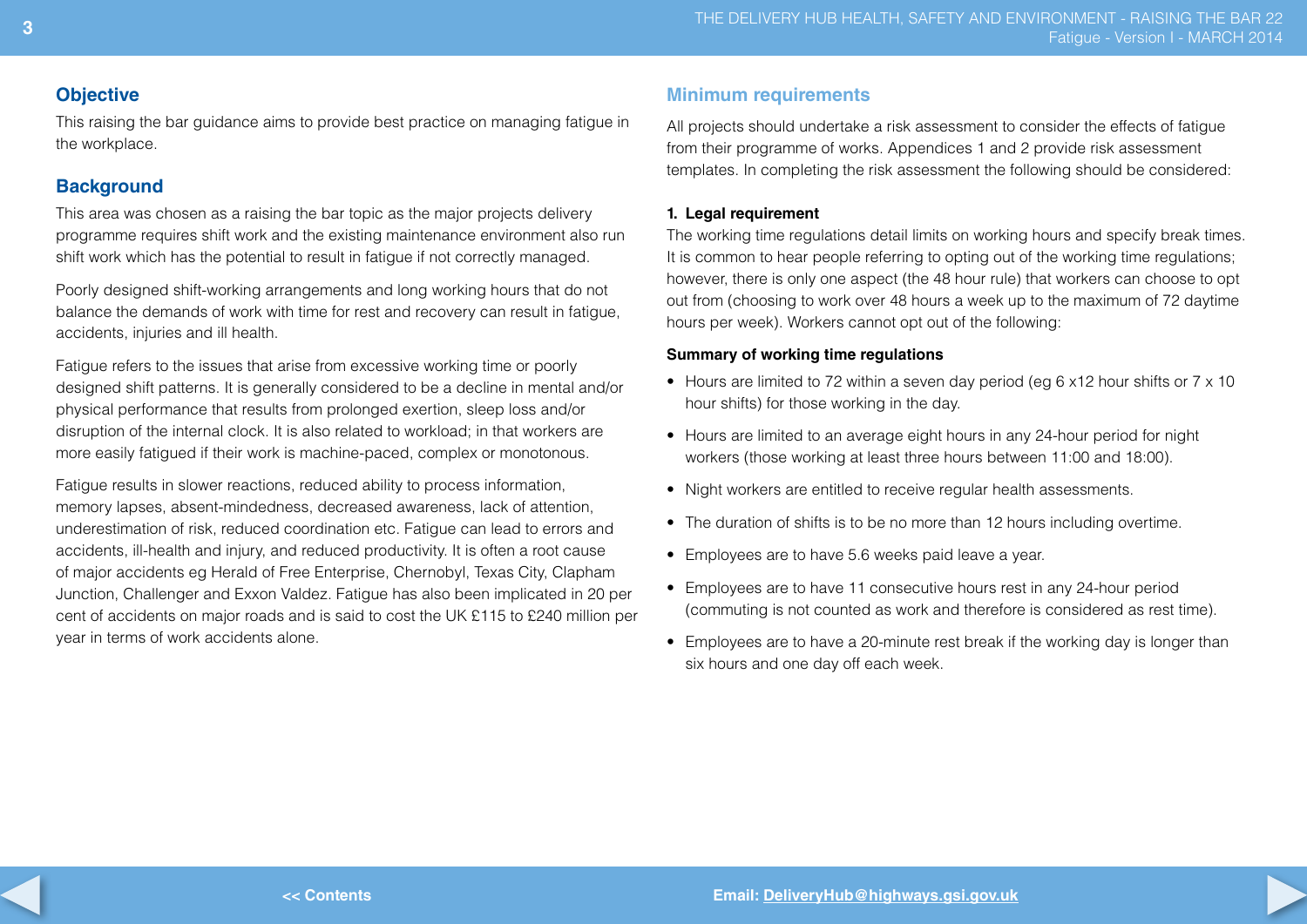• monitoring actual hours worked against rostered hours to identify and review

• allowing new workers and workers returning from leave with time to acclimatise to

• developing procedures for managing shift-swapping and reducing recalls to duty, for example, visualisation boards where all information is readily available and it

• review travel distances to ensure that the door to door day does not exceed 14

Figures 1 and 2 based on a five day week conform with the legal requirements of the working time regulations, as the shifts do not exceed 12 hours, they are providing 11 hours rest per day (commuting is not counted) and the total weeks hours are below 72 (12 hours  $x$  5 days = 60 hours). Figure 3 is also compliant as the

situations where excessive hours are being worked

is simple to highlight the important issues at handover.

**2.1 Hours of work – 14 hours door to door**

nightshift is limited to 8 hours.

#### **2. Hours of work**

When planning works the safest and most efficient shift patterns should be used. The timing of shift patterns should take account of varying risk at different times of the day, for example, night shifts may reduce visibility but also reduce the risk from the traffic flow adjacent to the works. A suitable risk assessment will assist in determining the pros and cons of different activities at different times of the day. Legal requirements must be met at all times and following the guidance below will assist in preventing fatigue:

- assess the use of shift work to minimise risk
- limit the number of consecutive night shifts to six
- allocate shift workers consecutive days off
- schedule consistent start times or where rotating rosters are used, using forward rotation for shifts (morning-afternoon-night) rather than a backward rotation (night-afternoon-morning)
- identify ways to make sure shifts do not extend beyond usual finish times, for example, hold points to ensure that an activity that cannot be stopped part way through is not started if it cannot be finished within the shift such as planing and resurfacing a carriageway.

### **Figure 1: Day shift 12 hours with 3 hour commute**

0 | 1 | 2 | 3 | 4 | 5 | 6 | 7 | 8 | 9 | 10 | 11 | 12 | 13 | 14 | 15 | 16 | 17 | 18 | 19 | 20 | 21 | 22 | 23

shift work

hours.

#### **Figure 2: Day shift 12 hours with 5 hour commute**

|  |  |  |  |  | 10 | -- | <br>13 | 14. | 15 | 16 | 18 | 10<br>. | 20 | -91 | nn.<br>22 | nn.<br>εv |
|--|--|--|--|--|----|----|--------|-----|----|----|----|---------|----|-----|-----------|-----------|
|  |  |  |  |  |    |    |        |     |    |    |    |         |    |     |           |           |

## **Figure 3: Nightshift 8 hours**

|  |  |  |  |  | 10 |  | - 1<br>IJ | 14 | 15 | 16 | 18 | 19 | -20 | - 24 | ററ<br>-- | nn.<br>. |
|--|--|--|--|--|----|--|-----------|----|----|----|----|----|-----|------|----------|----------|
|  |  |  |  |  |    |  |           |    |    |    |    |    |     |      |          |          |

| Time at work |  |
|--------------|--|
|--------------|--|

Commuting **Time at home** 

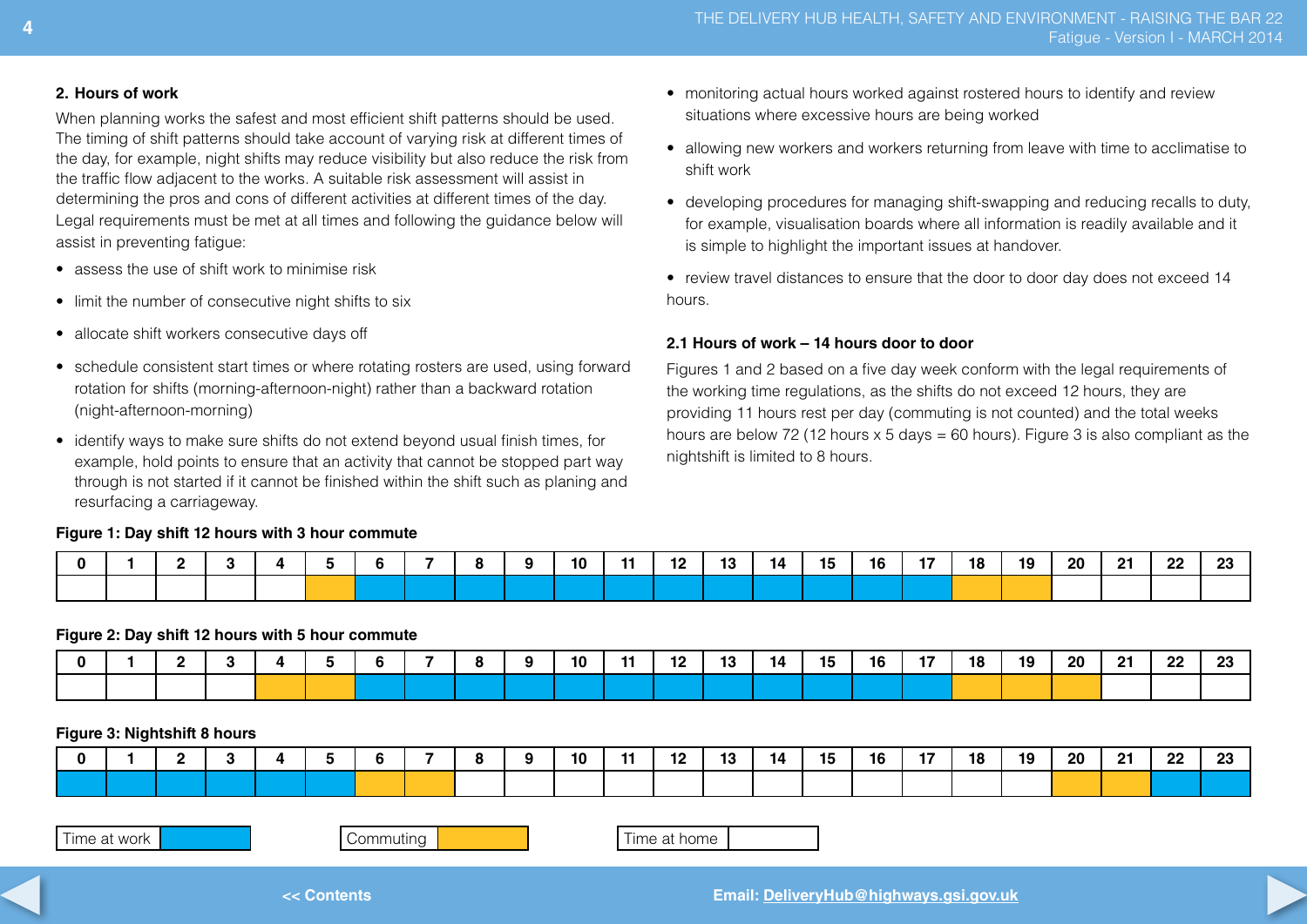Whilst legally compliant, it is recognised that it is likely to increase the risk of fatigue if a commute significantly adds time to the individual's day. In Figure 1 a daily 3 hour return commute takes the door to door time to 15 hours and in Figure 2 a daily 5 hour return commute takes this to 17 hours.

As a result of the transient nature of the construction industry it is common for people to commute greater than average distances to and from work. Therefore in order to reduce the likelihood of fatigue and align with other national infrastructure clients, a door to door measure is more holistic approach. The door

to door measure aims to limit personnel to a 14 hour day from leaving to returning home (or temporary accommodation). In Figures 4 and 5 the individual's door to door time is 14 hours (06:00 to 20:00).

In working efficiently, it may be beneficial to provide an accommodation allowance so personnel can stay close to the work site, reducing their commute and therefore the length of their door to door day whilst maximising the hours on site (within the limits of working time regulations).

#### **Figure 4**

|  |  |  |  |  | 10 |  | $\sim$<br>13 | 14 | 15 | 16 | 18 | 10 | 20 | - 22 | 22 | nn.<br>Lυ |
|--|--|--|--|--|----|--|--------------|----|----|----|----|----|----|------|----|-----------|
|  |  |  |  |  |    |  |              |    |    |    |    |    |    |      |    |           |

#### **Figure 5**

|  |  |  |  |  | 10 | -11 | - -<br>LZ | 13 | 14 | 15 | 16 | 18 | 19 | <b>20</b> | - 24 | 22 | nn. |
|--|--|--|--|--|----|-----|-----------|----|----|----|----|----|----|-----------|------|----|-----|
|  |  |  |  |  |    |     |           |    |    |    |    |    |    |           |      |    |     |

Time at work Commuting Time at home



**<< Contents**

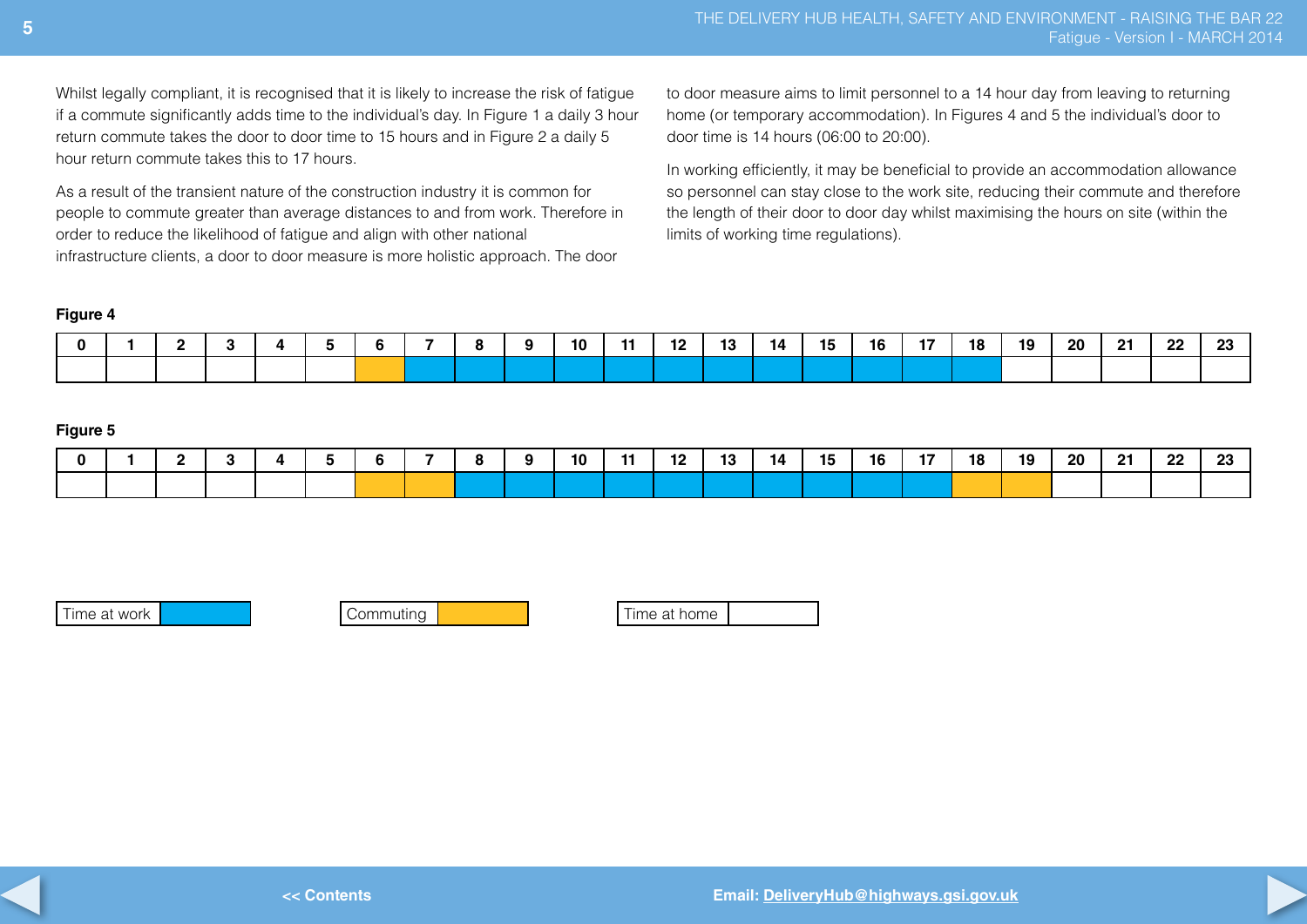#### **3. Rest periods**

In order to work safely it is important that all personnel get sufficient rest.

Working time regulations state that...workers over 18 are usually entitled to three types of rest breaks:

- Rest breaks at work If they work more than six hours a day, they have the right to one uninterrupted 20 minute rest break during their working day (this could be a tea or lunch break).
- Daily rest Workers have the right to 11 hours rest between working days (eg if they finish work at 20:00, they shouldn't start work again until 07:00 the next day).
- Weekly rest Workers have the right to an uninterrupted 24 hours without any work each week or 48 hours each fortnight.

Where employees are receiving an allowance from their employer for accommodation local to the site, steps should be taken to ensure that this allowance is used for the intended purpose, for example checking accommodation receipts. Employees should not be permitted to sleep in vans etc overnight in order to retain their accommodation allowance as the quality of rest is unlikely to be adequate.

Commercial drivers must comply with breaks as recorded on their tachograph, other drivers should plan a break every two hours when driving.

#### **4. Work demands**

It is not only the hours that an individual works that can lead to fatigue; the demands within those hours can affect people in different ways. Some pressure can act as a motivator; however, excessive pressure can lead to physical and mental harm.

In order to reduce the risk of fatigue the following points should be considered when developing a risk assessment:

- Introduce a variety of tasks to minimise physical and mental demands and assist in maintaining alertness during a shift
- Use plant, machinery and equipment (such as lifting equipment) to eliminate or reduce excessive physical demands. **Further guidance can be found in [B8 manual handling raising the bar.](http://assets.highways.gov.uk/our-road-network/major-projects-delivery-hub-health-%26-safety-action-group/B8%20Manual%20Handling.pdf)**
- Introducing job rotation to limit a build-up of mental and physical fatigue. **Further guidance can be found in [B12 occupational health raising the bar.](http://assets.highways.gov.uk/our-road-network/major-projects-delivery-hub-health-%26-safety-action-group/B12%20Occupational%20Health.pdf)**
- Using regular rest periods in addition to scheduled meal breaks.

#### **5. Work environment**

The work environment can influence the likelihood of fatigue and this can change on a daily basis, for example, a ground-worker is more likely to become fatigued in hot weather, even though they may be conducting a task they are familiar with.

In order to reduce the risk of fatigue the following points should be considered when developing a risk assessment:

- • Avoid physically demanding work during periods of extreme temperature or increasing the frequency of breaks.
- Use heating/cooling devices in extreme temperature work environments (where appropriate) and/or providing appropriate work clothing and shelter.
- Install ventilation/cooling devices in hot, confined work environments such as vehicle cabins.
- Provide access to facilities for rest, meal breaks and other essential requirements such as bathroom facilities.
- Provide access to accommodation when workers need to work away from home. where the sleep environment is conducive to restorative sleep (ie quiet, dark, cool). **Further guidance can be found in [B6 caravan temporary sleeping](http://assets.highways.gov.uk/our-road-network/major-projects-delivery-hub-health-%26-safety-action-group/B6%20Caravan%20Temporary%20Sleeping%20Accommodation.pdf)  [accommodation raising the bar](http://assets.highways.gov.uk/our-road-network/major-projects-delivery-hub-health-%26-safety-action-group/B6%20Caravan%20Temporary%20Sleeping%20Accommodation.pdf).**
- Monitor exposure to noise, temperature and chemicals and enforcing strict controls to ensure that exposure is limited.
- Provide personal protective equipment and ensuring correct use.
- Rotate workers through different tasks to reduce the effects of environmental factors on fatigue.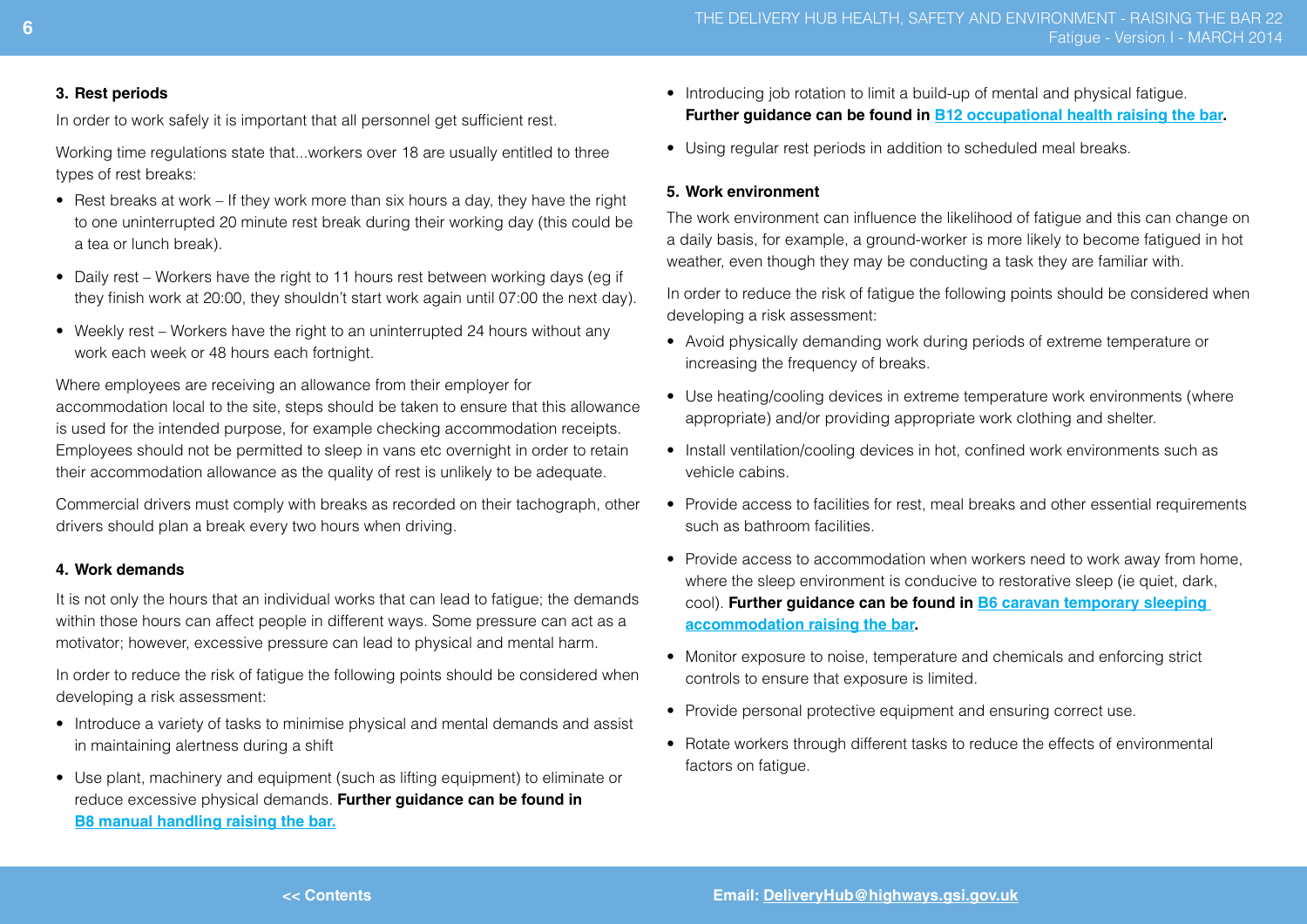#### **6. Work scheduling/planning**

The risk from fatigue can be minimised through thorough scheduling and planning.

The following points should be considered when developing a risk assessment:

- Manage deadlines so workload can be safely undertaken, this may be ensuring there is not a rush towards the end of a programme or that there are not incentives to finish a task more quickly than safely.
- Include adequate breaks during a work schedule, especially during a night shift.
- Making sure there are adequate resources to do the job so breaks during and between shifts are not adversely affected and excessive demands are not placed on workers.
- Arrange for vacant positions to be filled in a timely manner to ensure there are sufficient numbers of workers to complete work schedules.
- Plan work tasks so that work demands decrease towards the end of the shift
- Review supply chain working practices to ensure that double shifting (moonlighting) is not occurring.

#### **Figure 6: Example shift plan with tasks allocated to individuals**

|             | 07:30-10:45                           | <b>Break</b> | $11:00 - 13:00$                       | <b>Break</b> | 13:30-17:30                    |
|-------------|---------------------------------------|--------------|---------------------------------------|--------------|--------------------------------|
| <b>Joe</b>  | Hand dig, photo<br>and backfill trial |              | Hand dig, photo<br>and backfill trial |              | Painting fence<br>789XYZ       |
| Pete        | hole 123ABC                           |              | hole 456ABC                           |              | Painting fence<br>789UVW       |
| <b>Rob</b>  | Litter pick<br>ch.300-500.            |              | Footpath<br>improvements to           |              | Erect heras<br>fencing to plan |
| <b>Alex</b> | Litter pick<br>ch.500-700.            |              | plan 987CBA                           |              | 234ABC                         |

#### **7. Non-work factors**

Fatigue can be caused by external influences outside the control of the workplace.

Support and assistance should be provided in order to assist the individual and ensure their and their colleagues safety. Points to consider include:

- Briefing workers on fatigue risk factors and their responsibility to present for work as fit for duty.
- Checking that workers are fit-for-work and encouraging them to self-identify where appropriate.
- Following up when a worker self-identifies by identifying difficulties she/he may have with rostering arrangements, health conditions, family/carer responsibilities.
- Assessing applications for secondary employment and approving applications only if they are satisfied that there is no increased risk of fatigue.
- Encouraging workers to seek medical advice to manage both temporary illnesses and chronic health conditions which may lead to higher levels of fatigue.
- Providing new workers and those returning from leave with time to acclimatise to shift arrangements.
- Monitoring leave to ensure workers do not accrue excess annual leave.
- Monitoring sick leave to make sure that workers affected by fatigue are identified and managed appropriately.
- Referring workers who may be experiencing fatigue as a result of personal issues to the organisations employee assistance program.

Individual factors for example medical conditions (eg sleep apnia) should be considered along with support offered through the delivery partners employee assistance programme for family or study commitments. Individuals also have a responsibility to manage their sports and social commitments to ensure they are fit for work.

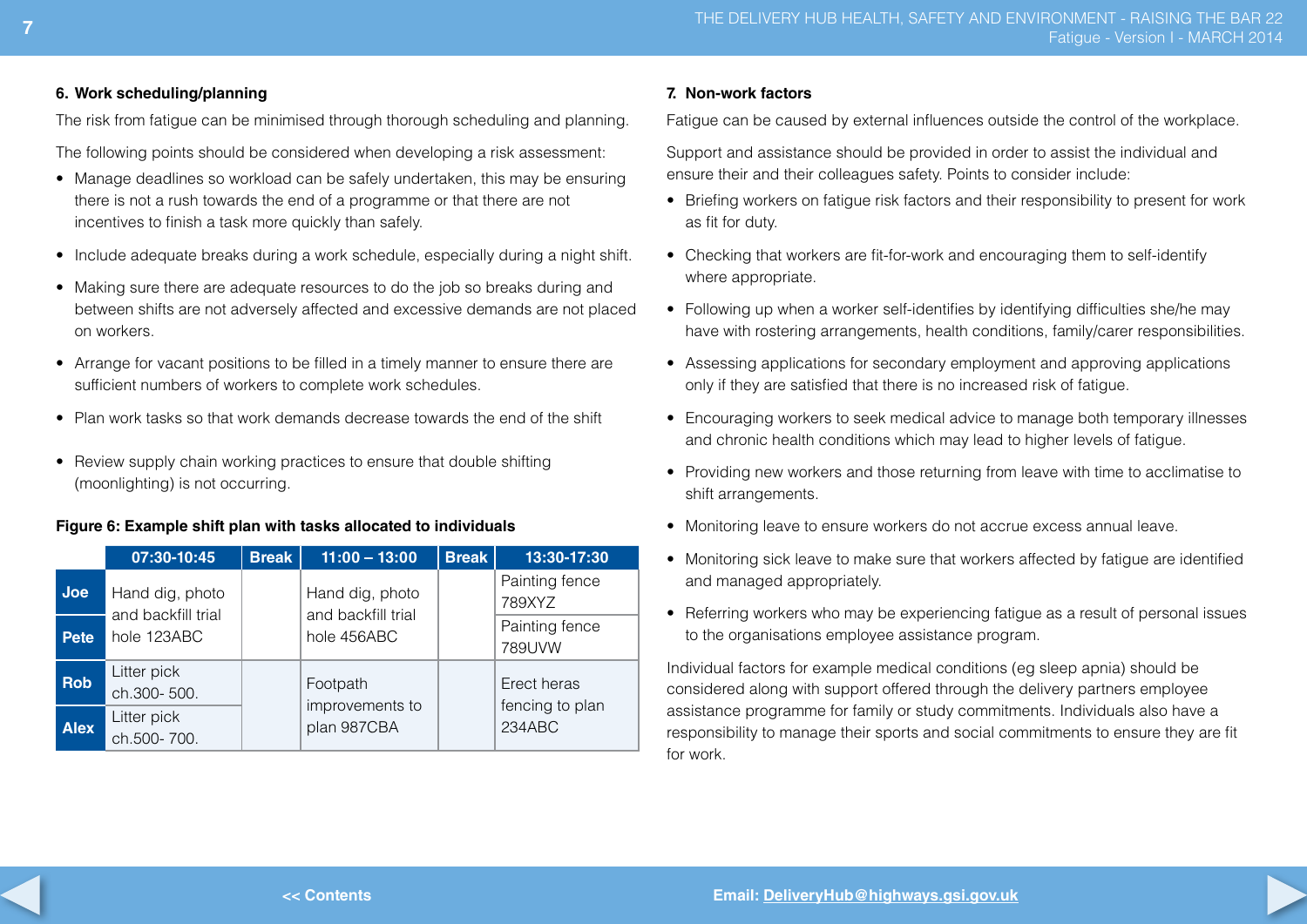#### **8. Consultation with employees**

When setting up new shift patterns or changing existing shift patterns employees should be consulted via their workforce representatives. It should be noted that some personnel may wish to work longer but fewer shifts, this could increase the chance of fatigue so should be reviewed to balance operational, personal and health needs.

## **Desirable**

It is desirable to comply with the 48 hour rule contained within the working time regulations. Individuals should not be encouraged to opt out, however, legally they can choose to work up to 72 hours.

It is also desirable to schedule safety critical work**\*** outside periods when natural sleep cycles encourage people to sleep i.e. avoid scheduling work between 12 am and 6 am, however, a holistic view has to be taken for example, conducting high speed road works at night may have a lower overall risk as the traffic flows are lower than during daytime hours.

**\***The term safety critical work is defined by constructing better health as: Where the ill health of an individual may compromise their ability to undertake a task defined as safety critical, thereby posing a significant risk to the health and safety of others. Occupations covered include those working on high speed roads, working trackside, working with heavy plant or machinery, working in confined spaces or tunnels, working with asbestos and those working at height.

## **Legislation/guidance**

Working Time Regulations 1998 <http://www.acas.org.uk/index.aspx?articleid=1373>

Network Rail – Guidance on the management of door to door work and travel time. NR/GN/INI/001

Fatigue film to aid toolbox talks can be downloaded at <http://safety.networkrail.co.uk/Alerts-and-Campaign/Safety-Films#>

HSG256 Managing shift work

Health and Safety Executive Fatigue and Risk Index Calculator <www.hse.gov.uk/research/rrpdf/rr446cal.xls>

## **Additional information**

Appendix 1: Example extension of hours risk assessment

Appendix 2: Health and Safety Executive calculator

Appendix 3: Case studies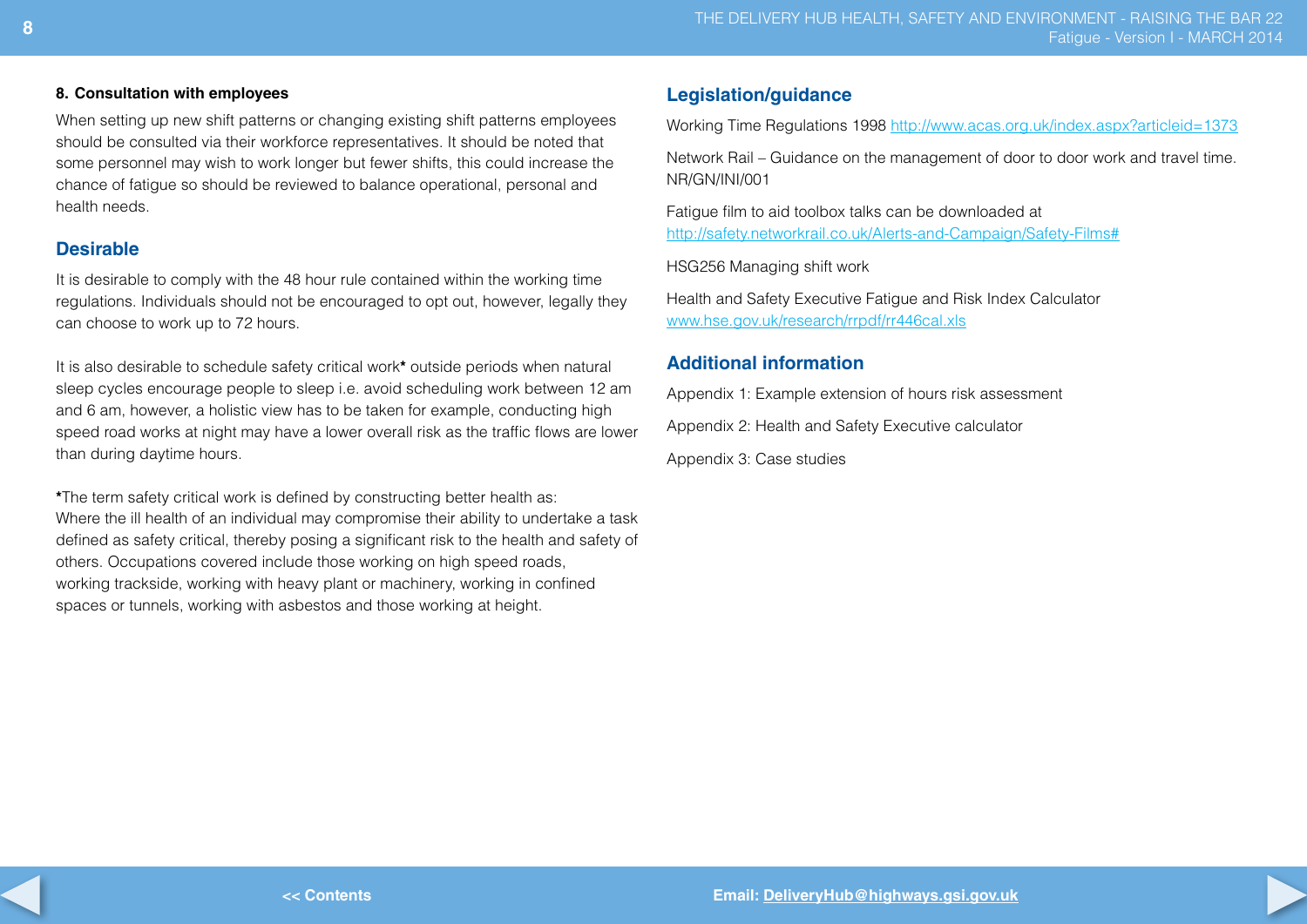## **Appendix 1: Extension of hours risk assessment**

This assessment must only be made if there is an exceptional circumstance which:

- Is likely to increase the risks to health and safety of colleagues or the public.
- Is likely to cause significant disruption to the public and it is not reasonably practicable to take alternative steps e.g. by providing relief staff.

|                                                                                        | <b>Tick those</b> |
|----------------------------------------------------------------------------------------|-------------------|
| The circumstances that have lead to this situation are:                                | applicable        |
| Extreme weather conditions                                                             |                   |
| Equipment failure                                                                      |                   |
| Accident or serious incident                                                           |                   |
| Shortage of staff which was not foreseeable e.g. sudden illness, and which would cause |                   |
| significant operational disruption                                                     |                   |
| Other (provide details)                                                                |                   |
|                                                                                        |                   |
|                                                                                        |                   |
| What alternative have been considered and why are they not being implemented?          |                   |

#### **Type of exceedance**

| + 13 consecutive shifts | + 12 hours per shift                   |  |
|-------------------------|----------------------------------------|--|
| +72 hours in a week     | Less than 11 hours rest between shifts |  |

**Estimated exceedance** <br>Additional hours or additional shifts

**Details** person who is require to work extended hours

| Name     | Project       |  |
|----------|---------------|--|
| Position | Location      |  |
| Company  | Work type     |  |
| Date     | <b>Duties</b> |  |

| <b>Employee considerations</b>                                                               |                                                                                | Yes  | No. |  |  |  |  |  |  |
|----------------------------------------------------------------------------------------------|--------------------------------------------------------------------------------|------|-----|--|--|--|--|--|--|
|                                                                                              | Has the had their required 11 hour rest break prior to the start of this shift |      |     |  |  |  |  |  |  |
| Do they show signs of fatigue?                                                               |                                                                                |      |     |  |  |  |  |  |  |
| As the person who is required to work extended hours I confirm that I am not fatigued and am |                                                                                |      |     |  |  |  |  |  |  |
| willing to extend my working hours.                                                          |                                                                                |      |     |  |  |  |  |  |  |
| Name                                                                                         | Signature                                                                      | Date |     |  |  |  |  |  |  |

| Name | Signature | Date |  |
|------|-----------|------|--|
|      |           |      |  |
|      |           |      |  |

The activity specific risk assessment has been reviewed in light of the above change in circumstances and *(delete as appropriate)* remains valid/ has been revised to take account of changes.

| Requested by<br>(Line Manager)    | Signature | Date |
|-----------------------------------|-----------|------|
| Authorised by<br>(Senior Manager) | Signature | Date |

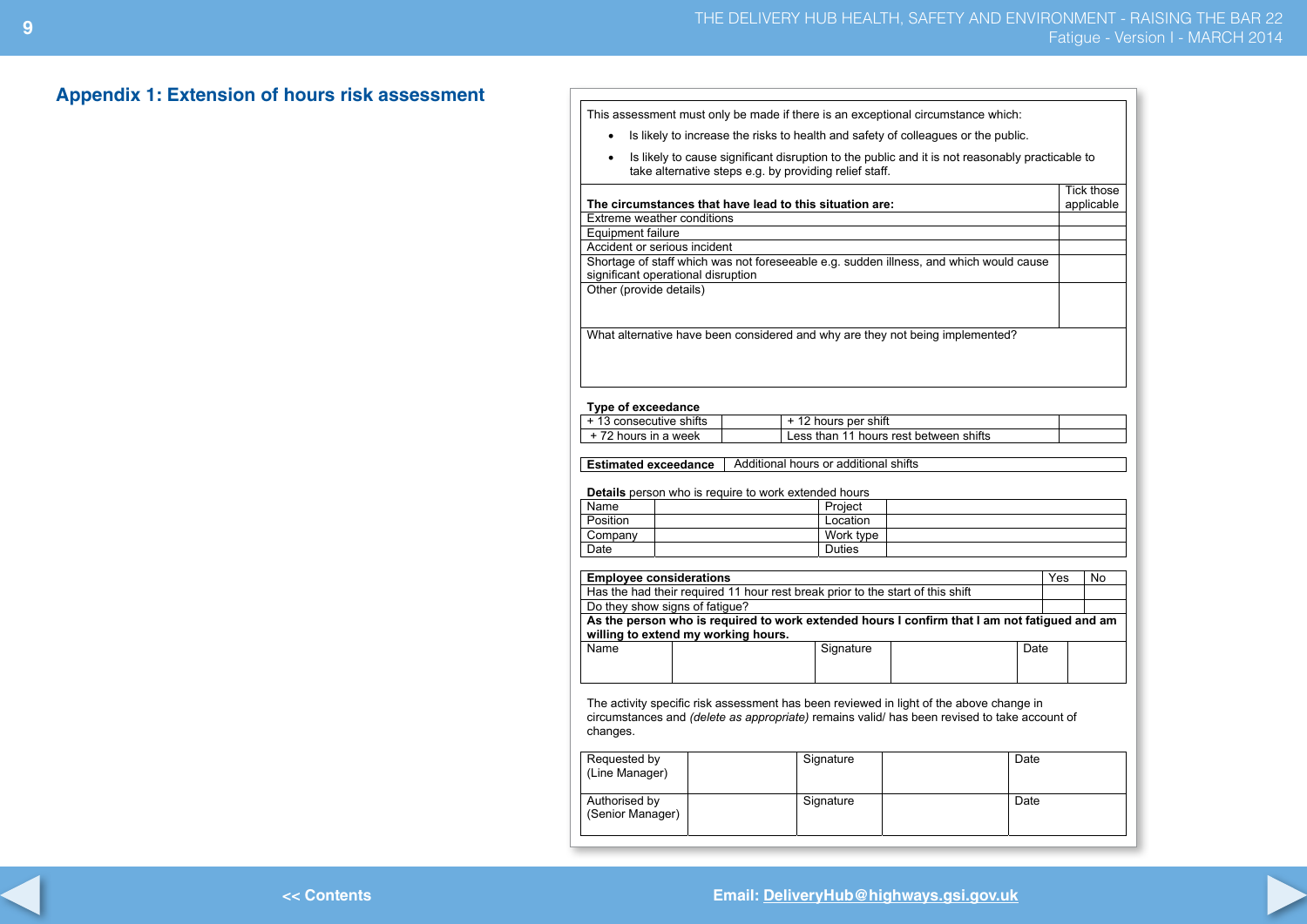## **Appendix 2: Health and Safety Executive calculator**

The Health and Safety Executive fatigue and risk index calculator provides a tool to complete the risk assessment.



The calculator contains two separate indices, one which relates to fatigue (Fatigue Index) and one that relates to risk (Risk Index).

While the two indices are similar in many respects they diverge in others. The main differences are due to the different time of day effect: the peak in risk occurs close to midnight, whereas the peak in fatigue tends to occur some five hours later, in the early morning. Therefore, when assessing a pattern of work it is important to review both the fatigue and risk indices.

In the risk assessment spreadsheet, both the risk and the fatigue indices are expressed in terms of three individual components:

- 1. A cumulative component. This relates to the way in which individual duty periods or shifts are put together to form a complete schedule. The cumulative component associated with a particular shift depends on the pattern of work immediately preceding that shift.
- 2. A component associated with duty timing, ie the effect of start time, shift length and the time of day throughout the shift.
- 3. A job type / breaks component. This relates to the content of the shift, in terms of the activity being undertaken and the provision of breaks during the shift.

## **Further guidance on interpreting fatigue and risk index outputs is available on the Health and Safety Eexecutive website.**

**<http://www.hse.gov.uk/research/rrhtm/rr446.htm>**

#### **Limitations of the fatigue and risk index**

It is important to note that the FRI is based on group data and does not, take into account factors such as individual differences (e.g. age), specific work-related issues (eg exposure to chemical hazards) or social factors (eg lifestyle, domestic responsibilities), although it should be recognised that that these may affect a worker's tolerance to shift work. The industry sector and the type of work done will also affect the risk of fatigue and it is important to recognise that the mathematical formulae used in the FRI cannot take into account such variations.

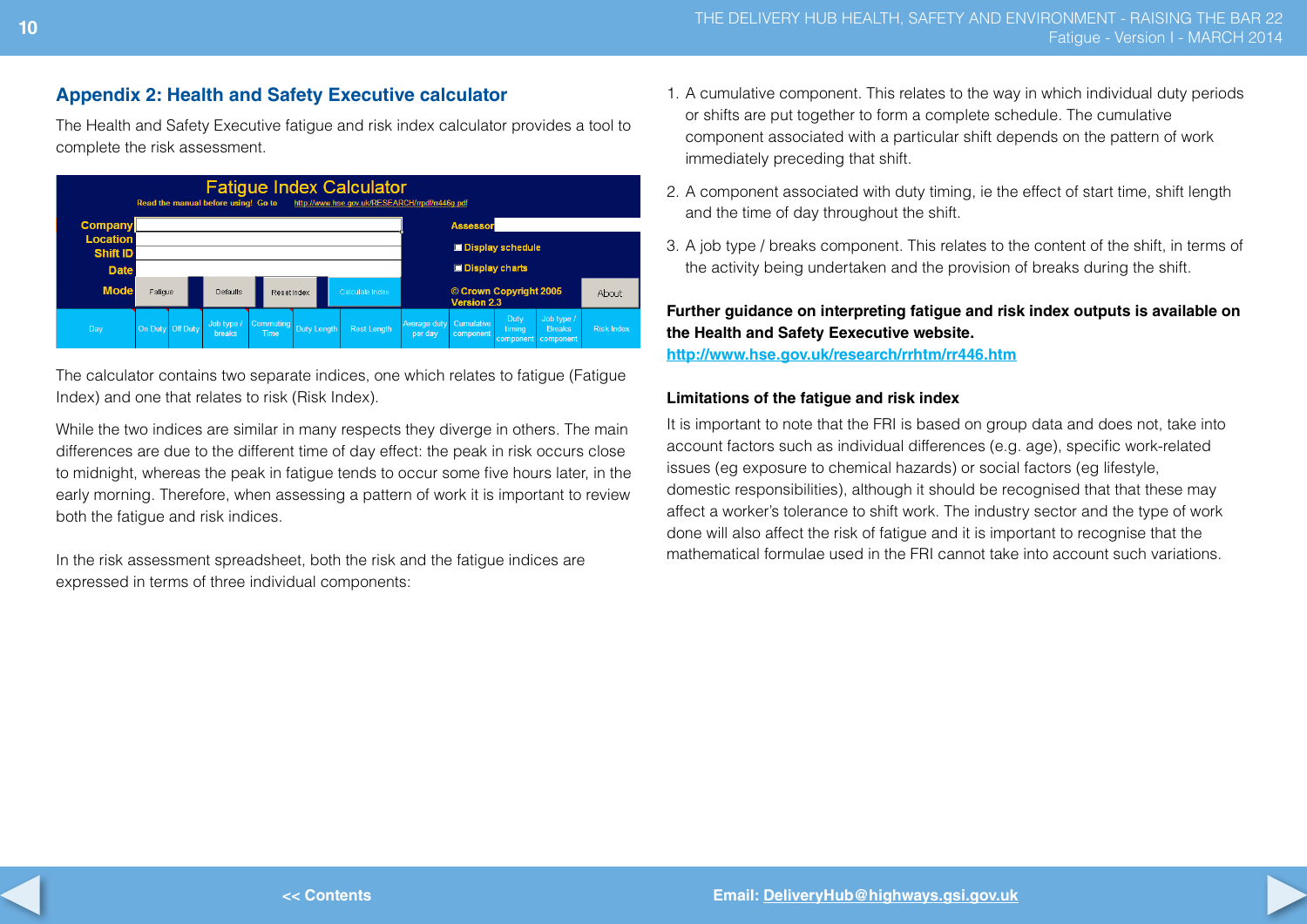## **Appendix 3: Case studies**

## **Carillion case study**

#### **Background / aim**

The Highways Agency would like to introduce a guidance document on working hours to try to combat fatigue. The document would be very much based on the requirements of the working time regulations but in addition they would also like to introduce a maximum 14 hour door to door policy similar to Network Rail. Before being implemented Carillion, as one of their delivery partners in both MP and NDD, was asked to undertake a feasibility study to understand whether this is achievable and if there are any operations likely to exceed this figure.

#### **Methods**

Data was collected from a cross section of trades and from both Major Projects smart motorways schemes to Network Delivery managing agent contracts. Time sheets and travel plans of a large selection of individuals plus a number of engagements were used as source material. Working hours and the proximity of where individuals live / place of rest were scrutinised over a 4 week period (Monday 21 October to Monday 18 November 2013). The review also looked at possible future working needs such as longer summer working hours, the height of winter maintenance provision etc to try to identify any possible future issues.

#### **Results**

Within MP projects the site hours are generally capped at 10 hours for most site operations, cross referencing this with a large sample of home addresses few were required to travel at a distance greater than twohours each way (<20 per cent). Of those individuals whose home addresses were outside the required distance (generally over 100 miles) all had been provided temporary accommodation. Three individuals were identified as having a single journey commute of over four hours to get to the place of work on a Monday morning and again to leave on a Friday night. Local arrangements were put in place either to ensure the individuals travelled to accommodation the night before or started / finished their shift to ensure adequate rest was maintained.

Although not evidenced by the trial, but through anecdotal engagement with operatives, another area of possible concern within major projects was with regard to traffic management maintenance operatives. For these operations, operatives work 12 hour shifts which are generally well managed due to embedded shift patterns introduced to comply with the working time regulations. However on occasion, a replacement for illness / leave entitlement may be required for an odd day, so to remedy a temporary labour agency operative, whose normal place of rest maybe more than one hour travel from the place of work is brought in to assist. Because the individual is only procured for one day, temporary accommodation is not normally requested or offered. But it was stressed these incidences are few and far between.

In NDD the shift patterns were considered to be really well managed as the majority of workers are permanent labour that lives within close proximity to their base locations. The only cause for concern was with winter maintenance operations, especially if required to split shift, but because all drivers are governed by the UK driving hours their time is stringently managed and measure are effectively implemented to control.

In both businesses office workers, generally senior managers, brought the greatest concern as they are not bound by the site hours and were identified as having a long working hour's culture, but even though this custom exists, those sampled did not exceed the 14 hour door to door rule. For those office workers who worked in the office for periods of more than 12 hours, had been provided with accommodation close to the site.

#### **Conclusions**

In the main workers are able to comply with the 14 hour door to door policy. Site hours are set and the majority of workers and subcontractors work to these hours rigidly. It is therefore considered compliance with a 14 hour door to door policy wouldn't be beyond the abilities of most schemes and through discussion, it is generally seen as a proactive, positive step for the industry.

There were some notable instances where this was not applied but rather than being a reason to discourage the introduction of a standard this should only reiterate the importance of introducing such a requirement as with greater forethought, planning and control these instances can be easily eradicated.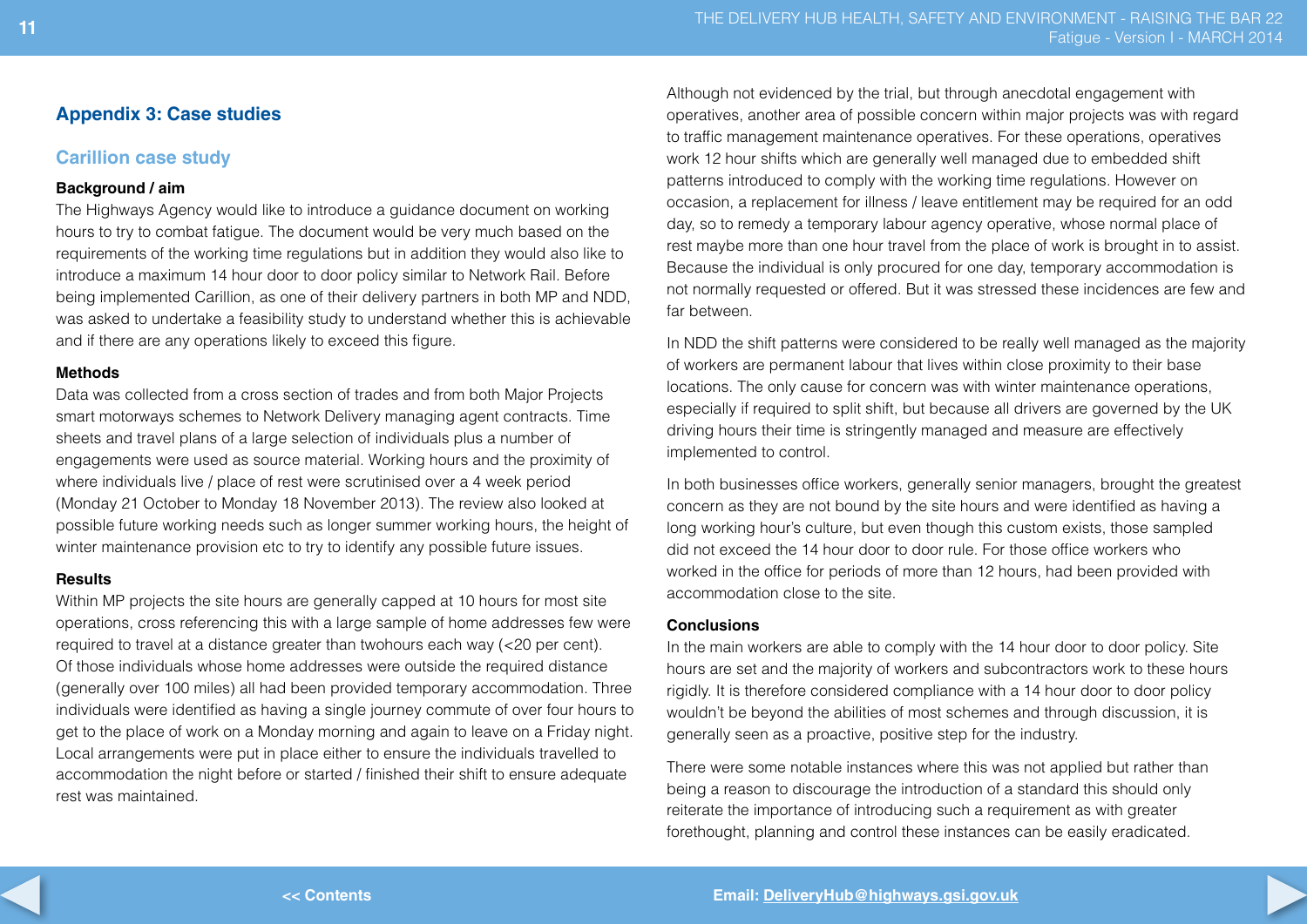#### **Costain / A-one+ fatigue case study**

A review of the Highways Agency Hub raising the bar proposal for a 14 hour door to door day was reviewed with Costain and A-one+ Joint Venture operations.

Data was collected from 20 operatives within NDD Area 7 during September 2013. Over 438 shifts the 20 operatives worked an average of 9.74 hours with a range of 8 to 12 hours. These operatives are based locally so unless there are exceptional circumstances do not exceed two hours travel and therefore are within the 14 hours door to door.

Timesheets were reviewed from the CSJV major project M1 junctions 28 to 35a. The analysis of this data showed operatives work a set day 07:00 -17:30 and live locally so were within the 14 hours. There was greater concern with the management team who were found to be working longer hours and were more likely to exceed to the 14 hours door to door. This is not a reason not to implement the policy, it just highlights an at risk group.

These findings concur with those found by Carillion plc who conducted a similar review.